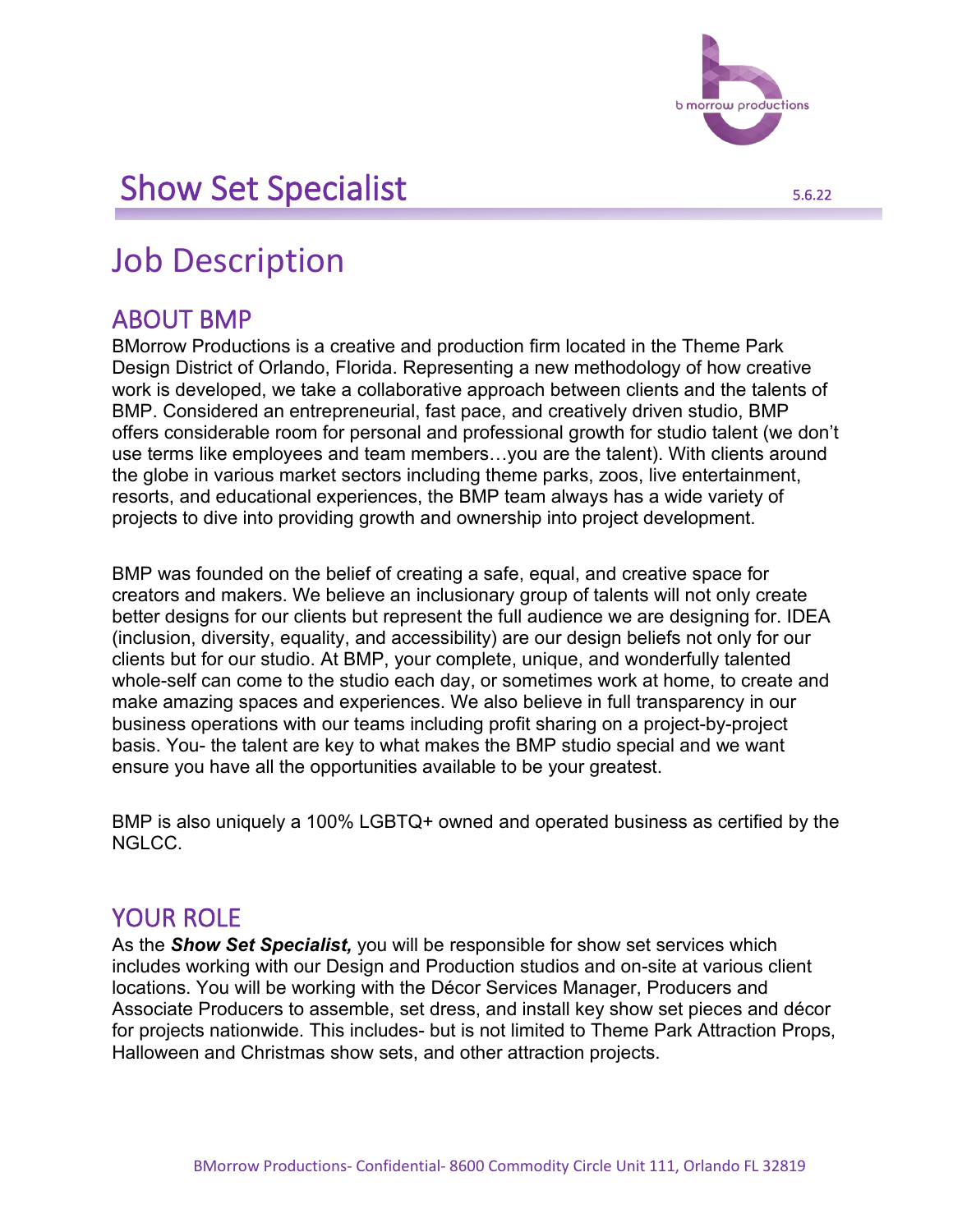

You will be responsible for maintaining and organizing our warehouse facilities as assigned. You also will have the chance to work on highly confidential projects for our clients in the resort and theme park industries. Your ability to keep our clients' secrets safe is key.

## RESPONSIBILITIES

- Serve as the Show Set Specialist and Installer for projects assigned.
- Collaborate with Leadership and Design team to create specialty designed scenic props and holiday décor.
- Have a creative eye to add value to assigned projects.
- Build and construct prop elements.
- Must be able to understand and use various tools, ladders, and equipment. We can provide training and assistance as needed.
- Maintain warehouse cleanliness and organization.
- Have sufficient computer knowledge to maintain warehouse databases and access purchase order systems and cost trackers.
- As needed, be able to climb ladders up to 12' tall and use simple hand tools (accommodations can be provided)
- Lift materials up to 50 lbs.
- Must be flexible regarding your work schedule as installs may occur at late evening or early morning hours outside of normal business hours.
- Always utilize proper safety procedures.
- Assist with quality control on all show set installation projects.
- Maintain confidentiality of all information.
- Have a valid driver's license and /or access to dependable transportation.
- Support various project teams, the BMP studio staff, and other duties as assigned.
- Occasional work shifts after hours at our resort and theme park project sites.
- Ability to travel occasionally to different work sites, including flights and overnight stays.
- *ALWAYS share the BMP studio spirit with others, internal and external.*

## QUALIFICATIONS

- Excited to work in a highly creative and fast-paced environment.
- A creative, curious, and innovating mindset.
- Familiarity with props and décor projects from theater, theme park, or other previous life experiences.
- Self-directed, extremely meticulous and organized, with an ability to manage high levels of detail across multiple projects.
- Ability to prioritize tasks when given clearly defined goals and objectives.
- Comfortable with client-facing meetings and working with a team.